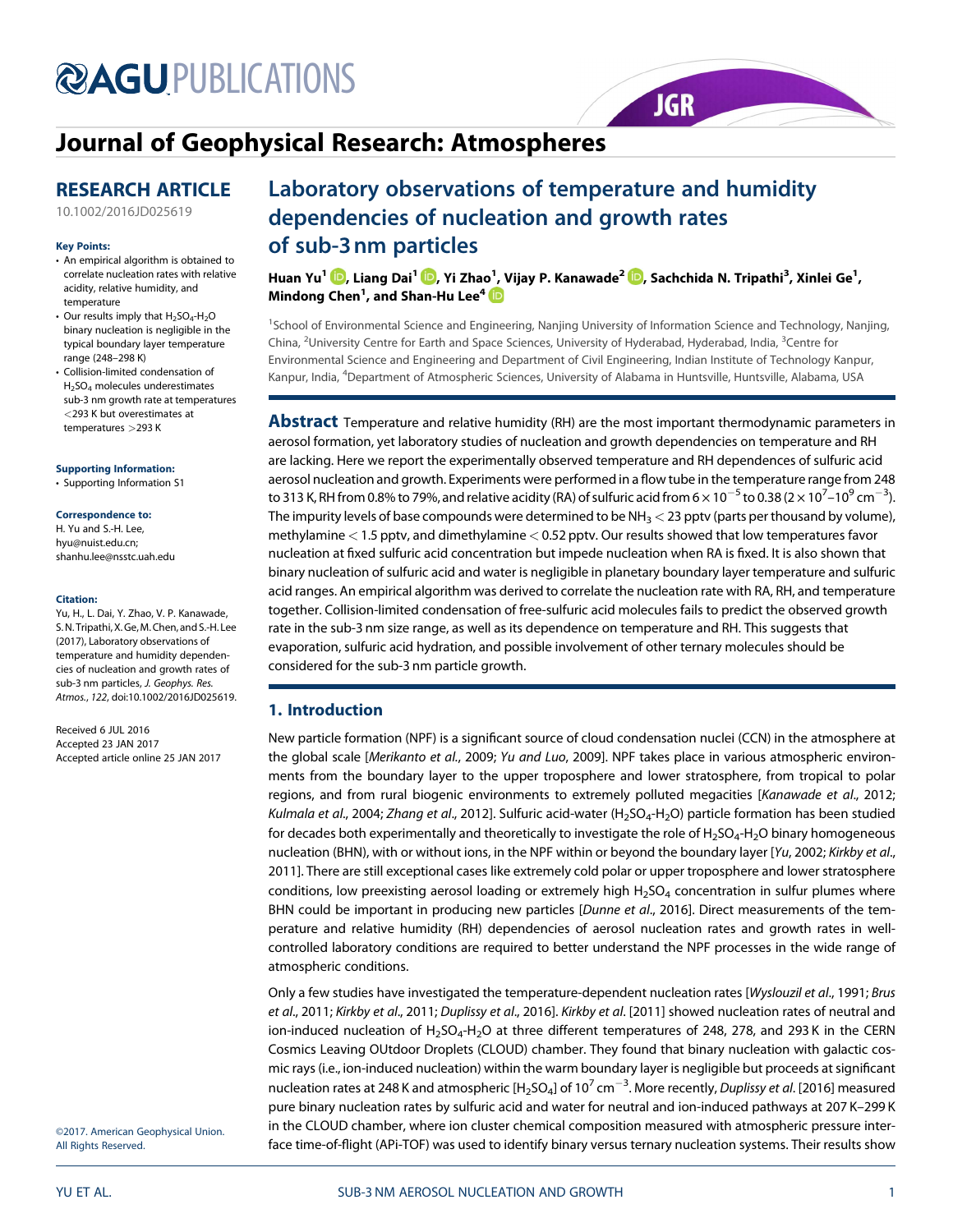that nucleation rates increase with increasing RH and  $H_2SO_4$  concentrations, while nucleation rates decrease with increasing temperatures at a fixed RH and  $H_2SO_4$  concentration. Duplissy et al. [2016]'s results agree with quantum chemistry-normalized classical nucleation theory (CNT) [Merikanto et al., 2016], which suggests that nucleation mechanisms, and hence J dependencies on RH and  $H_2SO_4$ , differ in different temperature and  $[H<sub>2</sub>SO<sub>4</sub>]$  ranges.

Due to rapid coagulation losses to preexisting particles, particle growth rates in the sub-3 nm size range are crucial for determining the contribution of NPF to CCN (typically 50–100 nm), but this initial growth process is not well understood. Growth rates due to  $H_2SO_4$  have been typically estimated assuming a collisionlimited condensation process [Nieminen et al., 2010]. However, laboratory experiments showed that the observed growth rates of sub-3 nm particles are not consistent with the predictions of collision-limited H2SO4 condensation [Sipila et al., 2010; Wimmer et al., 2015; Lehtipalo et al., 2016; Ehn et al., 2014; Berndt et al., 2014; Tröstl et al., 2016]. A recent study has shown that sub-3 nm particle growth rates can be enhanced up to 1 order of magnitude higher by stabilizing base compounds like dimethylamine [Lehtipalo et al., 2016]. Recent laboratory measurements have shown that highly oxygenated organics not only participate in nucleation but also assist postnucleation growth [Ehn et al., 2014; Berndt et al., 2014; Tröstl et al., 2016]. In addition, growth rates are affected by  $H_2SO_4$  evaporation at high temperatures [Wimmer et al., 2015].

Water is the other important precursor in H<sub>2</sub>SO<sub>4</sub>-H<sub>2</sub>O BHN. While water is far more abundant and volatile than  $H_2$ SO<sub>4</sub> in the atmosphere, water stabilizes transitional clusters [Vaida, 2011] to increase nucleation rates. Calculations have also shown that the growth rate due to condensation of  $H_2SO_4$  attached to three water molecules is higher by approximately 40% than that of unhydrated free-H<sub>2</sub>SO<sub>4</sub> molecules [Nieminen] et al., 2010].

Here we investigated the dependence of nucleation and growth rates on  $H_2SO_4$  vapor concentration, RH and temperature using a flow tube reactor. We developed an empirical nucleation algorithm, based on these observations, to correlate the nucleation rate with the relative acidity (RA; saturation ratio) of H<sub>2</sub>SO<sub>4</sub>, RH, and temperature. We also examined how the observed growth rates of sub-3 nm particles deviate from those predicted from the collision-limited H<sub>2</sub>SO<sub>4</sub> condensation under different temperatures and RH conditions.

#### 2. Methods

#### 2.1. Experimental Setup

The flow tube was constructed based on Young et al. [2008]; Benson et al. [2008], and Yu et al. [2012]. It consists of two components: a  $H_2SO_4$  generator with OH photolysis and a temperature-controlled nucleation tube (Figure S1). In the H<sub>2</sub>SO<sub>4</sub> generator OH radicals were produced from photodissociation of water vapor in a quartz tube illuminated by a mercury lamp (Pen-Ray Model 11SC-1, 185 nm wavelength selected by a band-pass filter Andover 193FS15). The quartz tube and the lamp were housed in a temperature-regulated enclosure, where nitrogen gas flowed through. The illumination area inside the enclosure was adjusted precisely, by moving the position of a dark tube using a linear actuator (Oriental Motor Model DRL60). The photon flux emitted from the lamp was monitored with a CsI phototube (Hamamatsu Model R5764). A flow of SO<sub>2</sub>, O<sub>2</sub>, and N<sub>2</sub> gas mixture merged with OH radicals, immediately after water vapor exited the illumination area. There was some CO impurities in the carrier nitrogen gas (99.9999%) vaporized from the liquid nitrogen, estimated to be less than 400 ppbv. The reaction rate coefficient of CO  $+$ OH $\rightarrow$ CO<sub>2</sub> + H (2.4  $\times$  10<sup>-13</sup> cm<sup>-3</sup> s<sup>-1</sup>) is nearly a factor of 6 lower than that of SO<sub>2</sub> + OH $\rightarrow$  HSO<sub>3</sub> (1.5  $\times$  10 $^{-12}$  cm $^{-3}$  s $^{-1}$ ) at 298 K [Seinfeld and Pandis, 2006]. Therefore, the majority of OH (86%–92%) would react with  $SO<sub>2</sub>$  (0.5–1 ppmv).

Computational fluid dynamics analysis using ANSYS FLUENT 15.0 showed that a turbulence zone was created after the injection of  $SO_2/O_2/N_2$  flow and distributed H<sub>2</sub>SO<sub>4</sub> uniformly in the second half part of the H<sub>2</sub>SO<sub>4</sub> generator. The Chemical Ionization Mass Spectrometer (CIMS) was not connected to the nucleation tube for direct  $H_2SO_4$  measurement during the experiments. This arrangement was made to reduce the total flow rate (i.e., 4–7 standard liters per minute (sLpm)). When the  $H_2SO_4$  flow entered the nucleation tube, there was turbulence within the first 10 cm of the 94 cm long nucleation tube. Then through the majority of the flow tube (84 out of 94 cm length), the flow was laminar (Reynolds number: 67–130).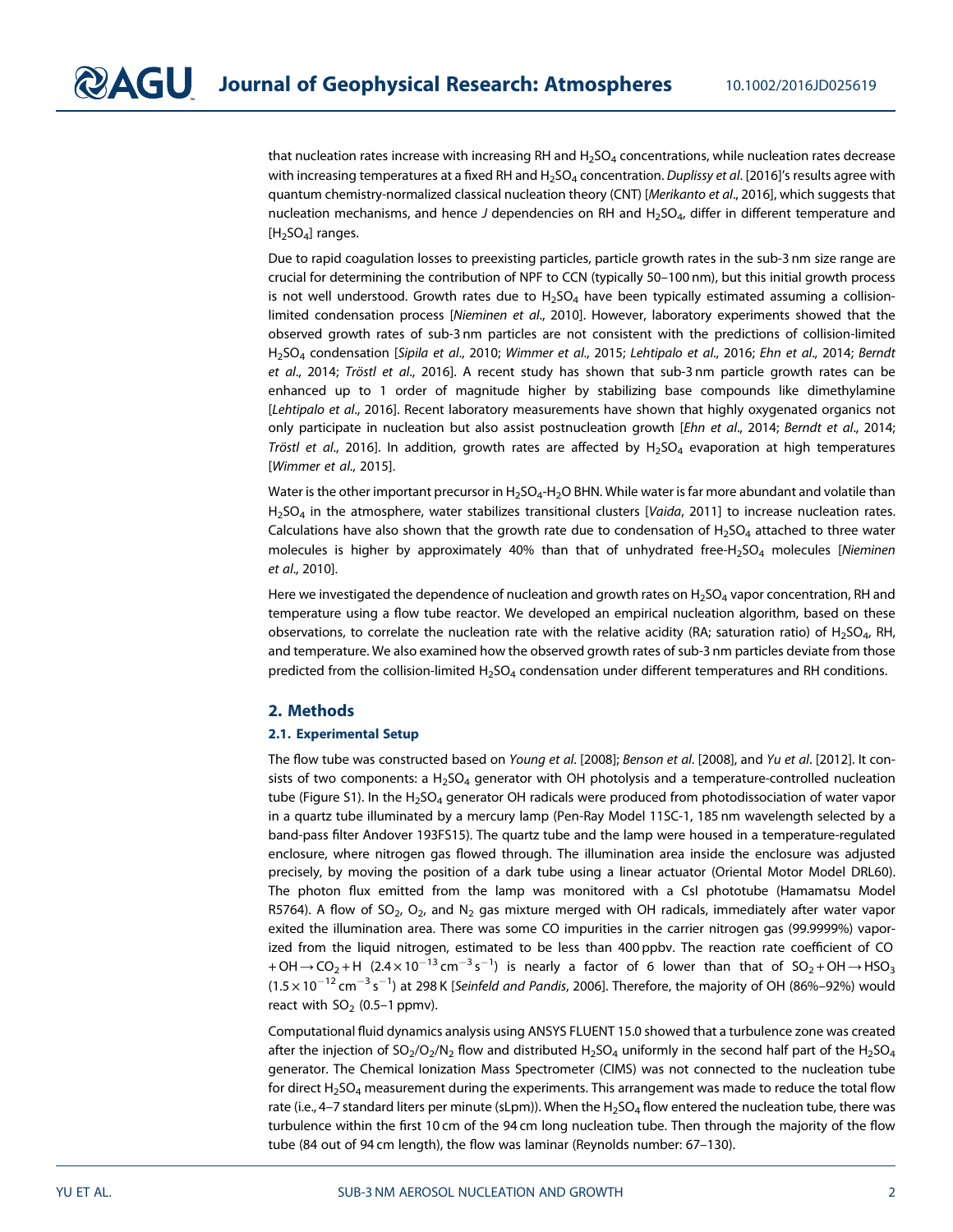The [H2SO4] was calculated from the OH concentration ([OH]), assuming that the majority of OH radicals were converted to  $H_2SO_4$  as discussed above:

$$
[\mathsf{H}_2\mathsf{SO}_4] = I_{185\mathsf{nm}}\sigma_{\mathsf{H}_2\mathsf{O}}\varphi_{\mathsf{OH}}[\mathsf{H}_2\mathsf{O}] \times \Delta t \tag{1}
$$

 $[H_2SO_4]$  was adjusted by varying the position of the dark tube (hence,  $\Delta t$ ) and the water vapor concentration [H<sub>2</sub>O]. The water vapor concentration ([H<sub>2</sub>O], cm<sup>-3</sup>) was monitored with a dew point hygrometer (Vaisala, Drycap® DMT242) and calculated as the following:

$$
[H_2O] = \frac{6.02 \times 10^{17} P_d}{RT}
$$
 (2)

where  $P_d$  is water saturation vapor pressure (Pa) at the dew point and T is the flow tube temperature (K).  $I_{185 \text{ nm}}\Delta t$  is the product of the light photon flux and the illumination time  $\Delta t$  and is obtained from the calibration using O<sub>2</sub> to O<sub>3</sub> actinometry  $\left(I_{185nm $\Delta t = \frac{\left[O_3\right]}{\left[O_2\right]\sigma_{O_2}\phi_{O_3}}\right)$  prior to the nucleation/growth experiments. This way,$ the determination of absolute photon flux was not needed. Error sources of the estimated [H<sub>2</sub>SO<sub>4</sub>] include: (i) the UV lamp photon intensity shift and the oxygen absorption cross section variation (±25%), (ii) the linear actuator position repeatability determined from run-to-run experiments of the  $O_2$  to  $O_3$  actinometry (±10%), (iii) the dew point hygrometer uncertainty (±5%), and (iv) possible OH lost to CO (as opposed to reacting with  $SO_2$ ) in the flow tube (8-14%). Thus, the overall uncertainty of the H<sub>2</sub>SO<sub>4</sub> calibration was estimated to be ±30%.

Figure S2 shows the  $[H_2SO_4]$  measured with the nitrate CIMS at the exit of  $H_2SO_4$  generator versus the  $[H<sub>2</sub>SO<sub>4</sub>]$  calculated from the O<sub>2</sub> to O<sub>3</sub> actinometry calibration. The uncertainty associated with CIMS measurements was estimated to be ±60% [Erupe et al., 2010; Young et al., 2008]. At higher [H<sub>2</sub>SO<sub>4</sub>], CIMS signals were significantly lower than the calibrated values, likely because [H<sub>2</sub>SO<sub>4</sub>] was approaching the upper limit of the CIMS detection. The agreement is reasonable when considering the uncertainties in two entirely independent methods.

The nucleation tube temperature was varied within 248–313 K with a circulating bath using ethanol as the working fluid. This temperature range covers the range of boundary layer temperature conditions. Before entering the nucleation tube, the main carrier gas flowed through a coiled stainless steel tube that was immersed in the circulating bath. This preheated or precooled carrier gas partly compensated for the temperature gradient at the beginning of nucleation tube. We probed the temperatures along the tube axis andfound that the temperature at the 5 cm into the nucleation tube was within 2°C of the desired temperatures. To adjust the RH in the nucleation tube, nitrogen gas was flowed through deionized water in a water bubbler before entering the flow tube. Another dew point hygrometer measured the water vapor concentration at the exit of the nucleation tube (Figure S1).

An nCNC counter (also known as particle size magnifier, PSM; Airmodus A20) [Vanhanen et al., 2011] was attached to the exit of the nucleation tube. The nCNC was operated in a scanning mode with a cycle of 240 steps between the saturator flow ratesfrom 0.1 to 1.0 sLpm within 240 s. The particle cutoff size of nCNC is dependent on the saturator flow rate. For example, at a saturator flow of 0.1 and 1.0 sLpm, the cutoff sizes are 2.94 nm and 1.38 nm, respectively. An inversion method based on Lehtipalo et al. [2014] and Yu et al. [2016] was used to obtain the particle size spectra (time resolution 4 min) in six size bins: 1.4–1.6, 1.6–1.9, 1.9–2.2, 2.2–2.4, 2.4–2.7, and 2.7–3.0 nm. The inverted particle number concentrations in these six bins were referred as  $N_{1.5}$ ,  $N_{1.8}$ ,  $N_{2.0}$ ,  $N_{2.3}$ ,  $N_{2.6}$ , and  $N_{2.8}$ , respectively. The residence time varied from 45 to 70 s in the nucleation tube. Under these conditions, the majority of nucleated particles did not grow to larger than 3 nm. That is, particle counts at a saturator flow rate of 0.1 sLpm (PSM measures particles larger than 3.0 nm) were less than 10% of particles counts at 1.0 sLpm (particles larger than 1.4 nm). Even at the lowest sample flow temperature (248 K), background particles generated via homogeneous nucleation from the working fluid (DEG) were negligible. At different sample flow temperatures, the growth tube and inlet temperatures of nCNC were kept constant. Therefore, the cutoff size of the nCNC did not change at different experimental conditions.

One of the common issues in nucleation experiments is that there are always unavoidable impurities of base compounds (e.g., ammonia and amines) present in the nucleation reactor or chamber [Yu et al., 2012; Almeida et al., 2013; Jen et al., 2014; Kirkby et al., 2011; Zollner et al., 2012; Bianchi et al., 2014; Duplissy et al., 2016; Glasoe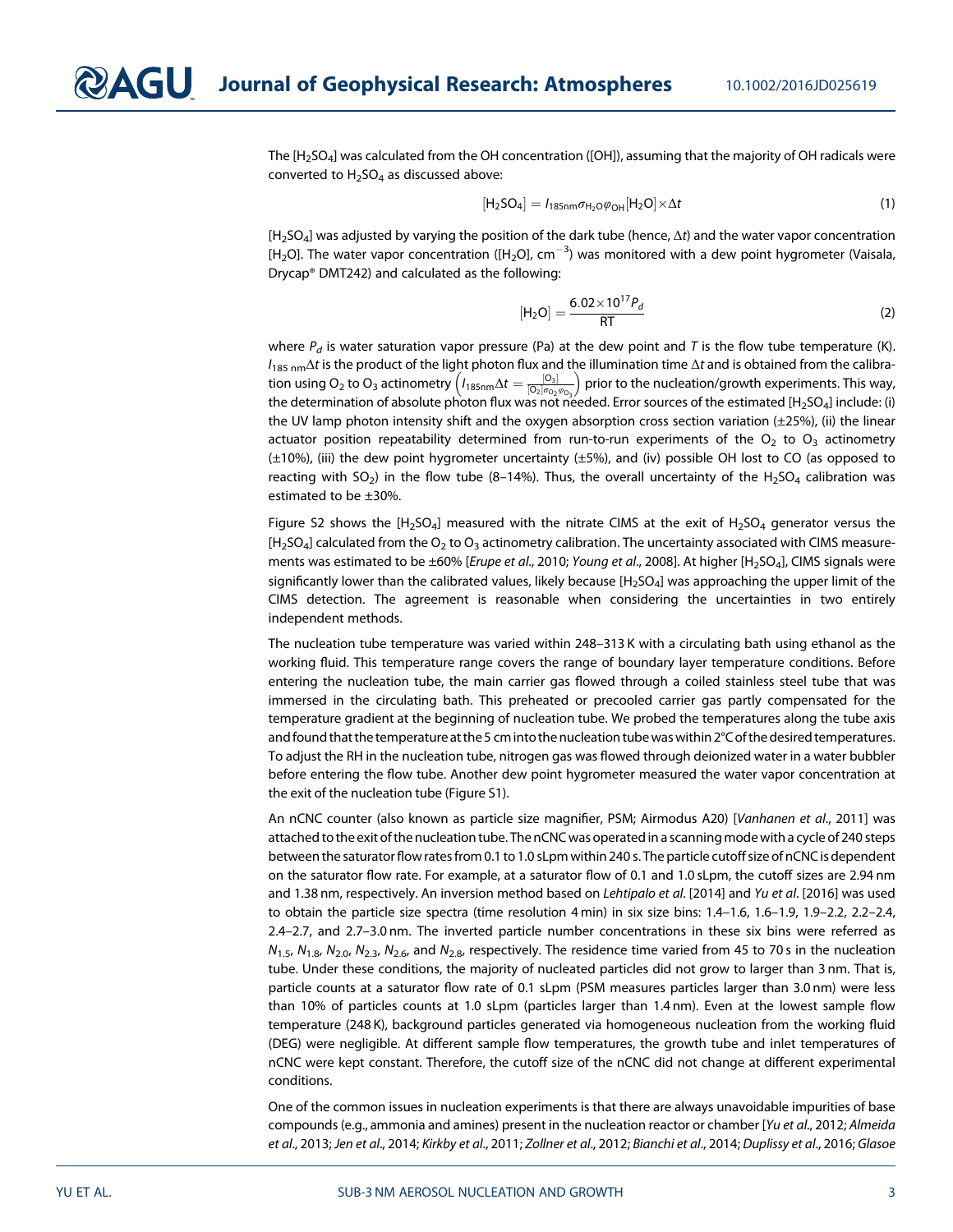et al., 2015]. Base compounds, even at the sub-pptv (parts per thousand by volume) level can affect H<sub>2</sub>SO<sub>4</sub>-H<sub>2</sub>O nucleation rates [Almeida et al., 2013; Jen et al., 2014; Glasoe et al., 2015]. We produced particles from  $H<sub>2</sub>SO<sub>4</sub>$  and water vapor, while base compounds like amines or ammonia were not introduced throughout the experimental period. The impurity concentrations of the ammonia  $(NH<sub>3</sub>)$  and amines were determined with offline analytical methods: high-performance liquid chromatography (HPLC) and ion chromatography (IC). The impurity NH3, methylamine, and dimethylamine mixing ratios were below 23 pptv, 1.5 pptv and 0.52 pptv, respectively. Text S1 in the supporting information describes how we minimized and quantified the concentrations of base impurities.

#### 2.2. Determination of Nucleation Rate and Growth Rate

We obtained both nucleation rates and growth rates from our flow tube experiments. Growth rates in a nucleation chamber have been determined from the observed time evolution of maximum concentrations (or half maxima) in successive size bins using particle instruments such as PSM, Neutral Air Ion Spectrometer (NAIS), or Condensation Particle Counter (CPC) battery [Kulmala et al., 2012; Lehtipalo et al., 2014]. Alternatively, growth rates were calculated from the observed particle size distributions at a known residence time in a flow tube by varying [H<sub>2</sub>SO<sub>4</sub>] [Sipila et al., 2010]. In the present flow tube study, we used the latter method.

H<sub>2</sub>SO<sub>4</sub> vapor was produced as a point source at the entrance of the nucleation tube. Wall loss in the laminar flow of the nucleation tube was quantified as the following [Young et al., 2008]:

$$
[H_2SO_4]_t = H_2SO_4]_0 e^{-k_t t}
$$
\n(3)

where  $[H_2SO_4]_0$  and  $[H_2SO_4]_t$  are the initial concentration and the concentration after time t in the nucleation tube, respectively.  $k<sub>L</sub>$  is the diffusion-limited wall loss coefficient [Hanson and Eisele, 2000]:

$$
k_L = 3.65D/r^2 \tag{4}
$$

where  $r$  is the radius of the nucleation tube and  $D$  is the diffusion coefficient. Humidity- and temperaturedependent D was calculated from Hanson and Eisele [2000]. The maximum loss of  $H<sub>2</sub>SO<sub>4</sub>$  to particles can be estimated by comparing particle mass concentration at the exit of the nucleation tube and  $[H_2SO_4]_0$  at the entrance. Assuming that all particles were 2 nm diameter spheres composed only of pure  $H_2SO_4$  with density of 1.84 g cm $^{-3}$ , at most 4.4% of H<sub>2</sub>SO<sub>4</sub> molecules were depleted by particle formation, neglecting water and other possible molecules in the particles. If considering the diffusional loss of  $H_2SO_4$  to the wall was 55–80% for the given residence time, H<sub>2</sub>SO<sub>4</sub> loss onto particles was neglected in further analysis of this study. The same treatment was made in recent nucleation flow tube studies like Young et al. [2008], Skrabalova et al. [2014], Neitola et al. [2015], and Brus et al. [2016].

Particle growth rate GR<sub>t</sub> at time t in the nucleation tube is related to  $[H_2SO_4]_t$  via

$$
GR_t = \frac{dD_p}{dt} = k_{G,obs}[H_2SO_4]_t / 10^7 cm^{-3}
$$
 (5)

Here the observed growth rate factor due to 10<sup>7</sup> cm<sup>-3</sup> H<sub>2</sub>SO<sub>4</sub> monomer ( $k_{G,obs}$ ) was assumed to be constant within 1–3 nm. From equations (3)–(5), diameter change  $\Delta D_{p,t_r}$  after a residence time  $t_r$  is integrated as the following:

$$
\Delta D_{p,t_r} = \int_0^{t_r} k_{G,\text{obs}} [H_2 SO_4]_t / 10^7 \text{ cm}^{-3} \text{d}t = k_{G,\text{obs}} [H_2 SO_4]_0 / 10^7 \text{ cm}^{-3} \frac{1 - e^{-k_L t_r}}{k_L}
$$
(6)

Rearranging equation (6) yields

$$
k_{\text{G,obs}} = \frac{\Delta D_{p,t_r} \times 10^7 \text{cm}^{-3}}{[H_2 \text{SO}_4]_0} \frac{k_l}{1 - e^{-k_l t_r}}
$$
(7)

By varying  $[H_2SO_4]_0$  at the entrance of the nucleation tube, particles with different mean diameter  $D_{p,\text{mean}}$ were generated at the exit of the nucleation tube (Figure 1).  $D_{p,\text{mean}}$  was calculated from

$$
D_{p,\text{mean}} = \sum N_i D_{p,i} / \sum N_i \tag{8}
$$

where  $N_i$  is the particle number concentration in each size bin *i* ( $i = 1-6$ ) and  $D_{p,i}$  is the mean diameter in the size bin *i*. The particle mean diameter  $D_{p,\text{mean}}$  represents the sum of the critical cluster diameter and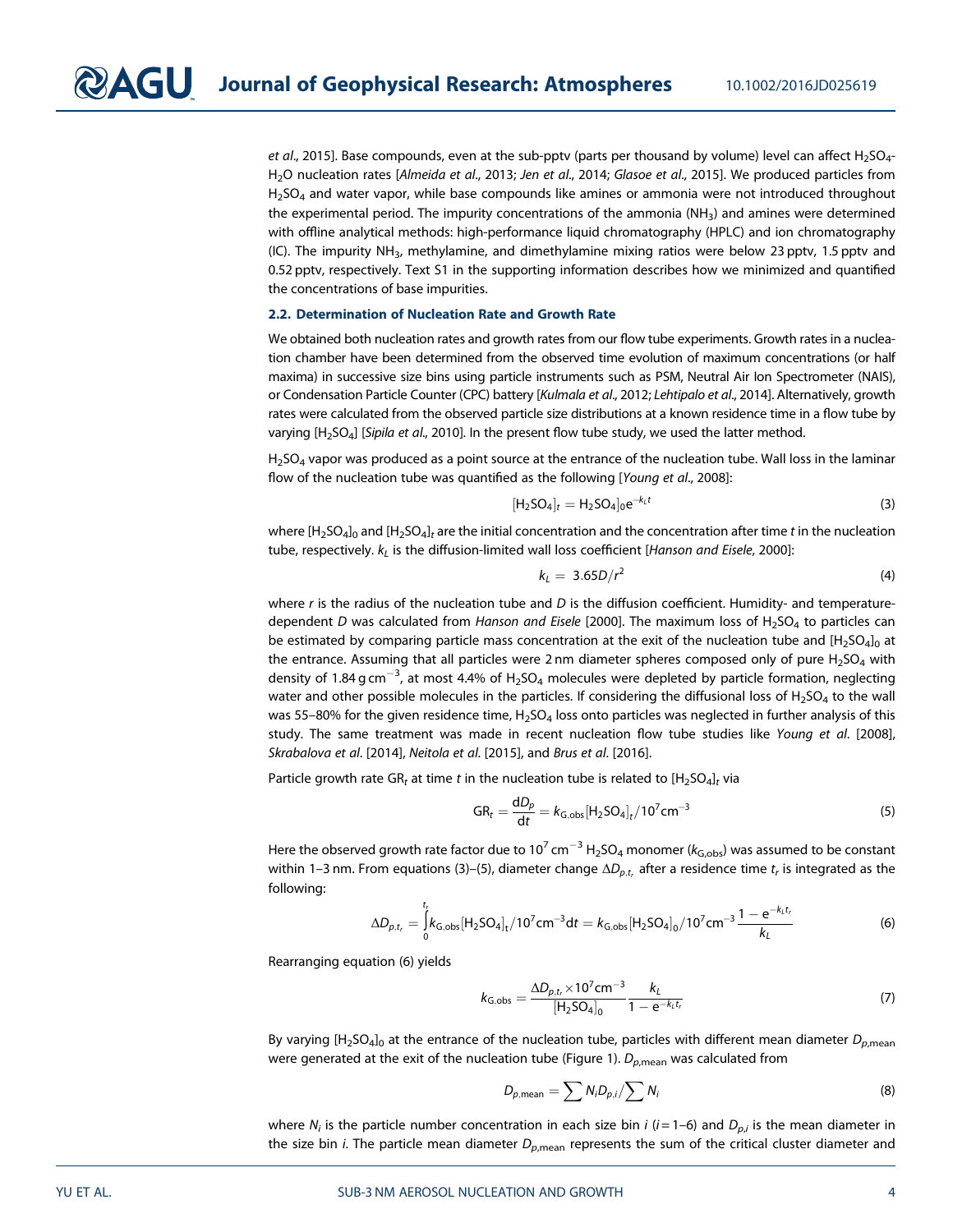

**Figure 1.** Particle mean diameter  $D_{n,\text{mean}}$  measured at the exit of the nucleation tube, as a function of initial  $H_2SO_4$  concentration  $[H_2SO_4]_0$  and temperature. Residence time was 60 s. Water vapor pressure was fixed at 62 Pa (1.5  $\times$  10<sup>16</sup> –1.8  $\times$  10<sup>16</sup> cm<sup>-3</sup>). The error in diameter was estimated to be in the order of  $\pm 0.2$  nm for inorganic ions. [H<sub>2</sub>SO<sub>4</sub>] uncertainty was estimated to be ±30%.

the net particle growth after nucleation ( $\Delta D_{p,t}$ ). Figure 1 shows a clear linear correlation between  $D_{p,\text{mean}}$ and  $[H<sub>2</sub>SO<sub>4</sub>]<sub>0</sub>$  at all three temperatures. The intercepts at the diameter axis correspond to the critical size of  $1.7 \pm 0.1$  nm, equivalent to the volume diameter of  $\sim$ 1.4 ± 0.1 nm [Larriba et al., 2011], which are consistent with estimates from other studies [Kulmala et al., 2013]. Here we assumed that the critical size was not very sensitive to  $H_2SO_4$  or RH changes in our study. The critical size variability may not be detectable, given the accuracy of our PSM measurement. The slope of the linear fitting equal to  $\frac{\Delta D_{p,t_r}}{[H_2SO_4]_0}$  in equation (7). Therefore,  $k_{\text{G,obs}}$  can be obtained from the product of the

slope and the term  $\frac{k_L\times 10^7$ cm<sup>-3</sup>. For the [H<sub>2</sub>SO<sub>4</sub>] range from 8 × 10<sup>7</sup> to 5 × 10<sup>8</sup> cm<sup>-3</sup> (Figure 1),  $k_{\rm G}$  was derived<br>to be 1.07 to 0.58 nm h<sup>-1</sup> for temperatures between 248 and 293 K.

The uncertainty of  $k_{G,obs}$  in equation (7) comes from (1) the uncertainty of H<sub>2</sub>SO<sub>4</sub> measurement (±30%) and (2) the uncertainties of  $D_{p,\text{mean}}$  and mean particle residence time in the nucleation tube. The error in diameter was determined to be in the order of  $\pm 0.2$  nm (or  $\pm 12$ %) for inorganic ions [Lehtipalo et al., 2014, 2016; Kulmala et al., 2013]. Our H<sub>2</sub>SO<sub>4</sub> wall loss analysis estimated that 83% of particles were nucleated in the first half of the nucleation tube. The mean residence time  $t_r$  of these particles was within 30% less than the flow residence time (45–70 s). Considering the uncertainties of [H<sub>2</sub>SO<sub>4</sub>],  $\Delta D_{p,t,r}$  and  $t_r$  we estimated that the uncertainty of  $k_{\text{G,obs}}$  in equation (7) was  $\pm$  40%.

The nucleation rate is dependent on  $[H_2SO_4]$  which decays in the nucleation tube following equation (3). Considering H<sub>2</sub>SO<sub>4</sub> as the controlling precursor, the nucleation rate at time t  $(J_t)$  can be expressed as

$$
J_t = k_N [\text{H}_2 \text{SO}_4]_t^n = J_0 e^{-nk_t t}
$$
\n(9)

 $J_0$  is the initial nucleation rate in the nucleation tube at the initial H<sub>2</sub>SO<sub>4</sub> concentration [H<sub>2</sub>SO<sub>4</sub>]<sub>0</sub>. The total particle number concentration observed at the exit of nucleation tube can be calculated from

$$
N_{\rm tot} = \int_{0}^{t_r} J_t dt = J_0 t_r \frac{1 - e^{-nk_t t_r}}{nk_t t_r}
$$
 (10)

Given  $t_r$  = 45–70 s,  $k_L$  = 0.014–0.02 s $^{-1}$ , and  $n$  = ~3, the terme $^{-nk_Lt_r}$  can be neglected, which leads to the following approximation:

$$
N_{\text{tot}} \approx \frac{J_0}{nk_L} = \frac{k_N [\text{H}_2 \text{SO}_4]_0^n}{nk_L} \tag{11}
$$

We obtained the nucleation theorem power n from linear fitting between Log  $N_{\text{tot}}$  and Log[H<sub>2</sub>SO<sub>4</sub>]<sub>0</sub>  $\left(\text{that is, }n=\frac{\Delta\log N_{\text{tot}}}{\Delta\log|H_2SO_4|_0}\right)$ . The n varied from 2.8 to 3.5 between different experiment sets. Then  $J_0$  was calculated from the product  $N_{\text{tot}} \times nk_L$ . To evaluate the dependence of nucleation rate on H<sub>2</sub>SO<sub>4</sub>, we used  $[H_2SO_4]_0$  and  $J_0$  in this work (not the average nucleation rate from  $N_{\text{tot}}/t_l$ ). The critical size of nucleation was ~1.7 nm from our flow tube experiments, as shown earlier (Figure 1). Thus, the particles in the first size bin of 1.4–1.6 nm ( $2 \times 10^2$  to  $3 \times 10^3$  cm<sup>-3</sup> or 3–21% of the total number concentration) were regarded as prenucleation clusters. N<sub>tot</sub> was calculated from the sum of the other five bins (N<sub>1.8</sub>, N<sub>2.0</sub>, N<sub>2.3</sub>, N<sub>2.6</sub>, and N<sub>2.8</sub>). Uncertainties of the estimated  $J_0$  were from the following: (i) the statistical error of  $N_{\text{tot}}$  between run-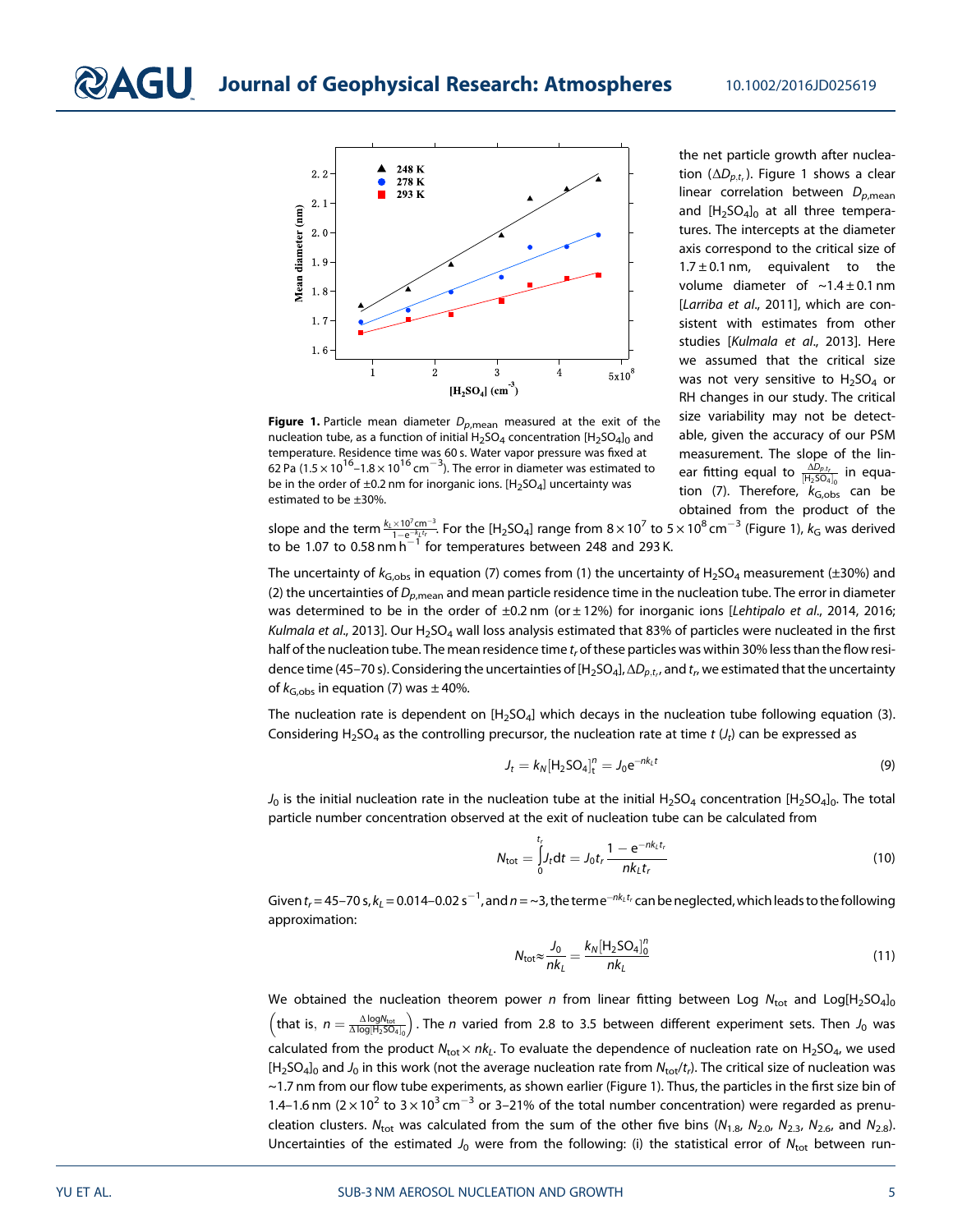

Figure 2. (a) A comparison of the observed growth rate factor of  $H_2SO_4$ over sub-3 nm particles ( $k_{\text{G,meas}}$ , black squares) with the collision limited of condensation of free  $H_2$ SO<sub>4</sub> molecules ( $k_{G,cond}$ , blue curve) and evaporation-corrected growth rate factor of  $H_2SO_4 \cdot 3H_2O$  ( $k_{G,H_2SO_4 \cdot 3H_2O}$ , red curve) at 248–313 K. Water vapor pressure was fixed at 62 Pa and  $[H_2SO_4]$  ranged from  $8 \times 10^{7}$ –5  $\times$  10<sup>8</sup> cm<sup>-3</sup> during the growth rate measurements. (b) A comparison between the observed  $k_{\text{G},\text{meas}}$  (squares) for RH between 6% and 79% and RH-dependent condensational growth rate factor ( $k_{G,RH}$  predict, triangles) predicted by Nieminen et al. [2010] using H<sub>2</sub>SO<sub>4</sub>-hydrate distribution data. Temperature was fixed at 298 K.

to-run experiments (±20%), which was likely due to PSM counting noises and inversion uncertainties [Lehtipalo et al., 2014], (ii) the  $k_1$  uncertainty (±7%) [Hanson and Eisele, 2000], and (iii) the omission of  $e^{-nk_L t}$  in equation (11) (up to 16%). The overall uncertainty of  $J_0$  was  $\pm$  27%.

#### 3. Results

#### 3.1. Temperature-,  $H_2SO_4$ -, and Humidity-Dependent Growth Rates

In Figure 2a we compared our observed growth rate factor  $(k_{G,obs})$ at 248–313 K and a fixed water vapor pressure (62 Pa; corresponding vapor concentration  $1.5 \times 10^{16}$ - $1.8 \times 10^{16}$  cm<sup>-3</sup>) with the theoretical growth rate factor  $(k_{\text{G,cond}})$  due to collision-limited condensation of  $10^{7}$ cm<sup>-3</sup> H<sub>2</sub>SO<sub>4</sub> in the 1-3 nm size range.  $k_{\text{G,cond}}$  was calculated following equation (8) of Nieminen et al. [2010]. It was noted that our observed  $k_{\text{G,obs}}$ , the apparent growth rate, may also include the contribution of particle self-coagulation [Leppä et al., 2011; Kontkanen et al., 2016]. The nucleation mode growth rate due to self-coagulation can be calculated using an analytical resolu-

tion by Stolzenburg et al. [2005]. Assuming an average size of 2 nm and particle number concentration of  $10^4$  cm<sup>-3</sup>, we estimated that the growth rate due to self-coagulation is ~0.01 nm h<sup>-1</sup>. This is negligible in the observed apparent growth rate, which is in the order of tens of nm  $h^{-1}$ . .

We find that  $k_{G,cond}$  and  $k_{G,obs}$  are within the same order of magnitude, but they have opposite temperature dependencies. When the temperature increased from 248 to 313 K,  $k_{G,cond}$  increased slightly from 0.6 to ~0.7 nm h $^{-1}$ , whereas  $k_{\rm G,obs}$  decreased dramatically from ~1 to 0.3. Our results were very similar to that published by Wimmer et al. [2015], although the focuses of these two studies were different. Therefore, the collision-limited condensation underestimates  $H_2SO_4$  growth rate at low temperatures (<293 K) but overestimates at high temperatures (>293 K). The deviations most likely result from two factors: (1) evaporation of H<sub>2</sub>SO<sub>4</sub> at high temperatures and (2) other secondary or ternary species (like water and possibly base compounds) that assist the growth of sub-3 nm particles at low temperatures. A correction factor f(T) was derived from our experimental results to correct the GR deviation from the collision-limited  $H_2SO_4$ condensation:

$$
GR = f(T)^{*}k_{G,cond}[H_{2}SO_{4}]/10^{7}cm^{-3}
$$
 (12)

where  $f(T) = -0.019 T + 6.552$ . Note that these experimentally derived growth rate factors were obtained at a fixed water vapor pressure (62 Pa) and a specific range of [H<sub>2</sub>SO<sub>4</sub>] (8  $\times$  10<sup>7</sup>–5  $\times$  10<sup>8</sup> cm $^{-3}$ ).

To evaluate the effect of evaporation and water condensation on the H<sub>2</sub>SO<sub>4</sub> growth rate, we further calculated the evaporation-corrected  $k_{G,H_2SO_4\times 3H_2O}$  of  $H_2SO_4\cdot 3H_2O$  [Nieminen et al., 2010]: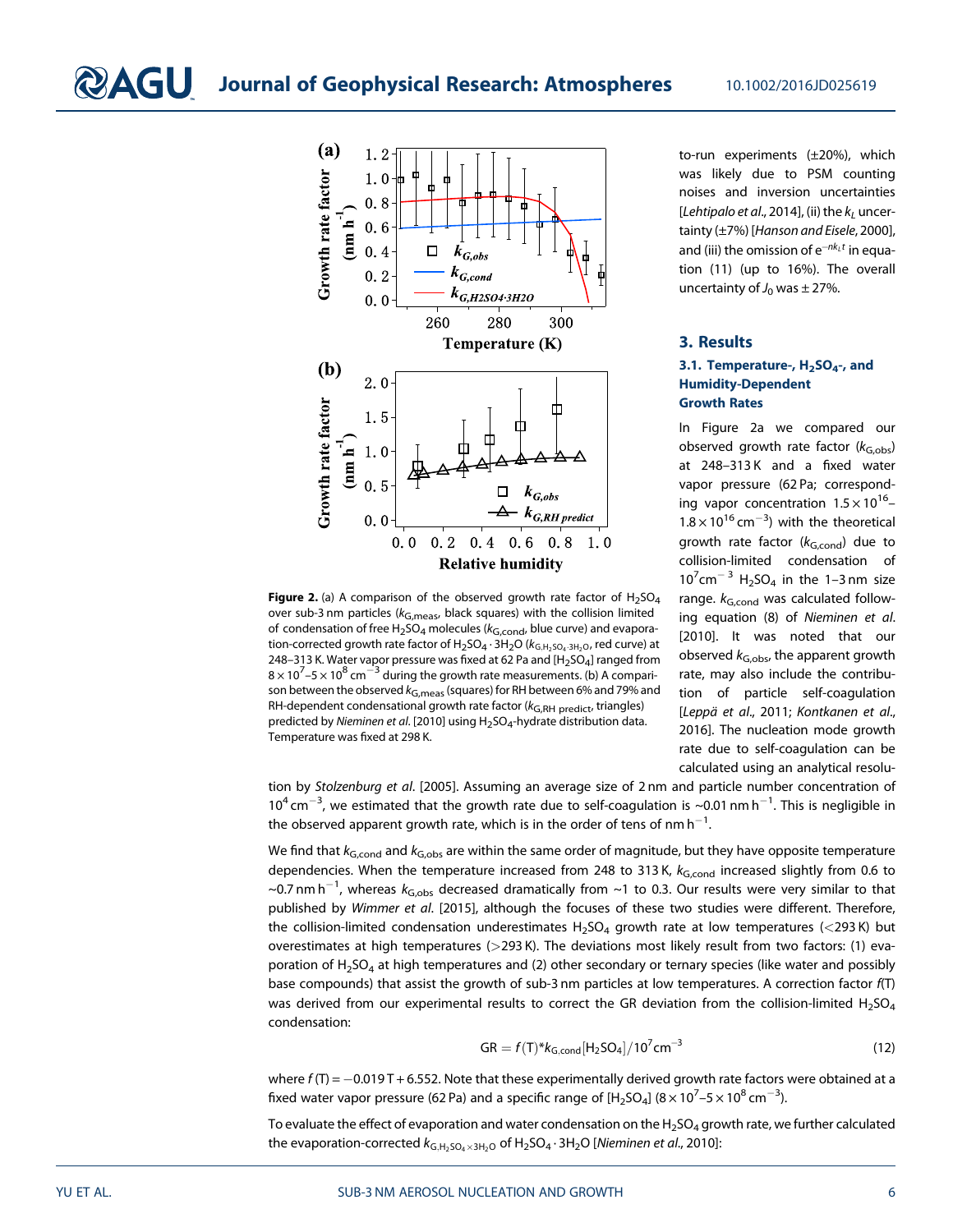### **DAGU** Journal of Geophysical Research: Atmospheres 10.1002/2016JD025619



Figure 3. A comparison of this work with previous laboratory studies of temperature-dependent H<sub>2</sub>SO<sub>4</sub>-H<sub>2</sub>O nucleation rate measurements. RH and base impurity levels are annotated, where they are available. DMA: dimethylamine; MA: methylamine. Experiment chamber was exposed to galactic cosmic rays in Kirkby et al. [2011] and Duplissy et al. [2016]. Other experiments were conducted in flow tubes without removing ions. The  $J_0$  uncertainties in this work were  $\pm$  27%.

$$
GR_{H_2SQ_4 \times 3H_2O} = \frac{\gamma}{2\rho_{v,H_2SQ_4 \cdot 3H_2O}} \left(1 + \frac{D_{v,H_2SQ_4 \cdot 3H_2O}}{D_p}\right)^2 \left(\frac{8kT}{\pi}\right)^{\frac{1}{2}} \left(\frac{1}{m_p} + \frac{1}{m_{v,H_2SQ_4 \cdot 3H_2O}}\right)^{\frac{1}{2}}
$$
(13)  

$$
m_{v,H_2SQ_4 \cdot 3H_2O} \times ([H_2SQ_4] - [H_2SQ_4]_{\text{surface}})
$$

$$
k_{G,H_2SO_4\cdot 3H_2O} = GR_{H_2SO_4\cdot 3H_2O} \cdot 10^7/[H_2SO_4]
$$
\n(14)

Here [H<sub>2</sub>SO<sub>4</sub>] of  $3 \times 10^8$  cm<sup>-3</sup> was used (representative of the experimental range 0.8–5  $\times$  10<sup>8</sup> cm<sup>-3</sup>).  $GR_{H_2SO_4,3H_2O}$  was calculated for 2 nm particles (an average of 1 and 3 nm). [H<sub>2</sub>SO<sub>4</sub>]<sub>surface</sub> is the H<sub>2</sub>SO<sub>4</sub> concentration over the surface of a 2 nm particle, which is assumed to be composed of a binary solution of  $H_2SO_4$  and water. The composition of the binary solution was estimated so that particle-phase water is in equilibrium with the water vapor in the gas phase (62 Pa). Saturation vapor pressures of pure water and  $H_2SO_4$  were adapted from Vehkamäki et al. [2002] and the kinetic term in equation (13) from Nieminen et al. [2010]. As shown in Figure 2a, the corrected  $k_{G,H_2SO_4\cdot 3H_2O}$  has a better agreement with  $k_{G,obs}$ , showing similar temperature dependencies. The differences between  $k_{G,H_2SO_4:3H_2O}$  and  $k_{G,obs}$  at low temperatures (<263 K) may be due to cocondensation of more water molecules or other ternary vapors such as  $NH<sub>3</sub>$  and amines.

When calculating the contribution of H<sub>2</sub>SO<sub>4</sub> to growth rate, one should determine whether H<sub>2</sub>SO<sub>4</sub> is bound to one, two, or three water molecules, depending on RH [Nieminen et al., 2010]. In order to understand RH dependence of the H<sub>2</sub>SO<sub>4</sub> growth rate, we measured  $k_{G,obs}$  by varying RH from 6% to 79% at 298 K (Figure 2b).  $k_{G,obs}$  is compared with the  $k_{G,RH}$  predicted by Nieminen et al. [2010], which used the H<sub>2</sub>SO<sub>4</sub>-hydrate distribution at 298 K from Kurtén et al. [2007]. As shown in Figure 2b,  $k_{G,obs}$  is more sensitive to RH than  $k_{G,RH}$  predict. While at low RH of 6%  $k_{G,obs}$  is close to  $k_{G,RH}$  predict, at RH of 30%  $k_{G,obs}$  approaches  $k_{G,RH}$  predict with three water molecules. The further increase of  $k_{G,obs}$  at RH >30% indicates that H<sub>2</sub>SO<sub>4</sub> molecule is associated with more than three water molecules. In our previous study Yu et al. [2012] has shown that base impurities dissolved in deionized water in the water bubbler was the major contamination source in the flow tube. Therefore, we expect a higher concentration of base impurities at higher RH. The clustering of base molecules with  $H_2SO_4$ could also be the reason of larger discrepancy between  $k_{G,obs}$  and  $k_{G,RH}$  predict at higher RH.

#### 3.2. Temperature-, H<sub>2</sub>SO<sub>4</sub>-, and Humidity-Dependent Nucleation Rates

Our  $J_0$  versus [H<sub>2</sub>SO<sub>4</sub>]<sub>0</sub> data are compared with previous laboratory studies involving the temperature dependence of binary nucleation rates [Kirkby et al., 2011; Sipila et al., 2010; Brus et al., 2011; Zollner et al., 2012;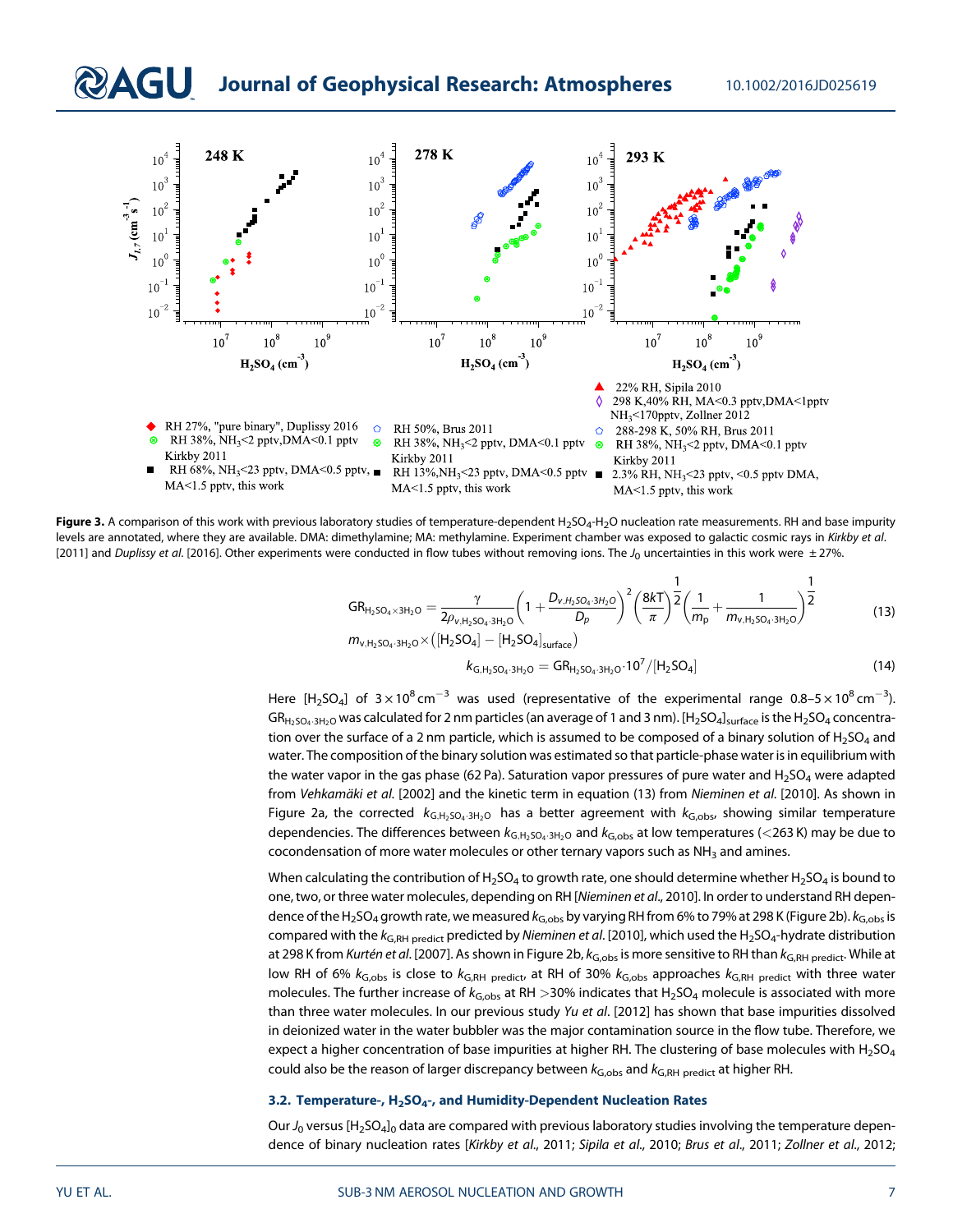

Duplissy et al., 2016] in Figure 3. All these experiments used a PSM with cutoff diameters near the critical size, except that Zollner et al. [2012] used an ultrafine CPC. Among them, Kirkby et al. [2011], Zollner et al. [2012], and our work measured base impurity levels. Duplissy et al. [2016] obtained the "pure" binary nucleation rate at 249 K by excluding contaminated experiment runs based on the molecular identification of charged clusters using an APi-TOF. These experiments showed quite different nucleation rates, up to 4 orders of magnitude, at the same  $[H_2SO_4]$ levels. Such a difference could be due to measurement methods (e.g., chamber study versus flow tube study), impurity levels, and RH (annotated in Figure 3).

Our data are consistent with Kirkby et al. [2011] at the lowest temperature of 248 K. Given the same  $[H<sub>2</sub>SO<sub>4</sub>]$  at 278 and 293 K, our nucleation rate was within 20 times higher than Kirkby et al. [2011]. Or given the same nucleation rate,  $[H_2SO_4]$  was

**Figure 4.** Log J versus 1/T for [H<sub>2</sub>SO<sub>4</sub>] of 4.6  $\times$  10<sup>7</sup>–9.4  $\times$  10<sup>8</sup> cm $^{-3}$  at the (a) water vapor pressure of 61 Pa, and the dependence of Log J on Log RA at three temperatures of 248, 268, and 293 K (b). The error bars are uncertainties associated with nucleation rate and  $[H_2SO_4]$  measurements.

within about 1 order of magnitude between our study and Kirkby et al. [2011]. This discrepancy may be because of the cleaner conditions in the CLOUD chamber (e.g., NH<sub>3</sub> and dimethyalmine were  $<$ 2 pptv and < 0.1 pptv, respectively, in the CLOUD chamber [Almeida et al., 2013]). In addition, the different way of determining nucleation rates could be another source of uncertainty, e.g., initial nucleation rate at the beginning of fast flow nucleation tube versus nucleation rate derived from the time evolution of particle number concentrations in a large chamber. The slopes of log J versus log  $[H_2SO_4]$  in our experiments (2.8–3.1) at the three temperatures are within the range of 2.7-5.0 by Kirkby et al. [2011]. In contrast, the slopes of log J versus log [H<sub>2</sub>SO<sub>4</sub>] measured by Brus et al. [2011] and Sipila et al. [2010] ranged from 1.2 to 2.2 for temperature of 278-298 K. The slopes were <1 at 207 K in Duplissy et al. [2016]. This implies that nucleation in their work is kinetically limited, due to high concentration of stabilizing molecules [Brus et al., 2011] or low temperature [Duplissy et al., 2016].

Figure 4a shows log J versus 1/T at [H<sub>2</sub>SO<sub>4</sub>] of 4.6  $\times$  10<sup>7</sup>–9.4  $\times$  10<sup>8</sup> cm<sup>-3</sup> for the same water vapor pressure (61 Pa; corresponding water concentrations 1.5  $\times$  10<sup>16</sup> –1.8  $\times$  10<sup>16</sup> cm<sup>-3</sup>). These results indicate that low temperatures favor nucleation at the same concentration of  $H_2SO_4$ , consistent with other studies [Kirkby et al., 2011; Duplissy et al., 2016; Brus et al., 2011]. The slopes of log J versus 1/T ranged from 4990 to 6000 for [H<sub>2</sub>SO<sub>4</sub>] of  $4.6 \times 10^7$ –9.4  $\times$  10<sup>8</sup> cm<sup>-3</sup>. Thus, the enhancement factor of J due to the temperature decrease was relatively constant independent of the  $[H_2SO_4]$  level.

It is thought that saturation ratio of nucleating vapor is more useful in determining nucleation rate than absolute vapor concentrations [Ball et al., 1999; Glasoe et al., 2015]. We calculated relative acidity (RA) and RH by dividing  $[H_2SO_4]$  and  $[H_2O]$  by saturation vapor concentrations of  $H_2SO_4$  and water [Vehkamäki et al., 2002], respectively. Log J versus log RA was constructed in Figure 4b at 248 K, 268 K, and 293 K. For the same RA, the nucleation rate increased with the increasing temperature, in good agreement with Wyslouzil et al. [1991] and with the CNT predictions [Seinfeld and Pandis, 2006] which show that at the same saturation ratio an increasing temperature increases the exponential term of nucleation rates.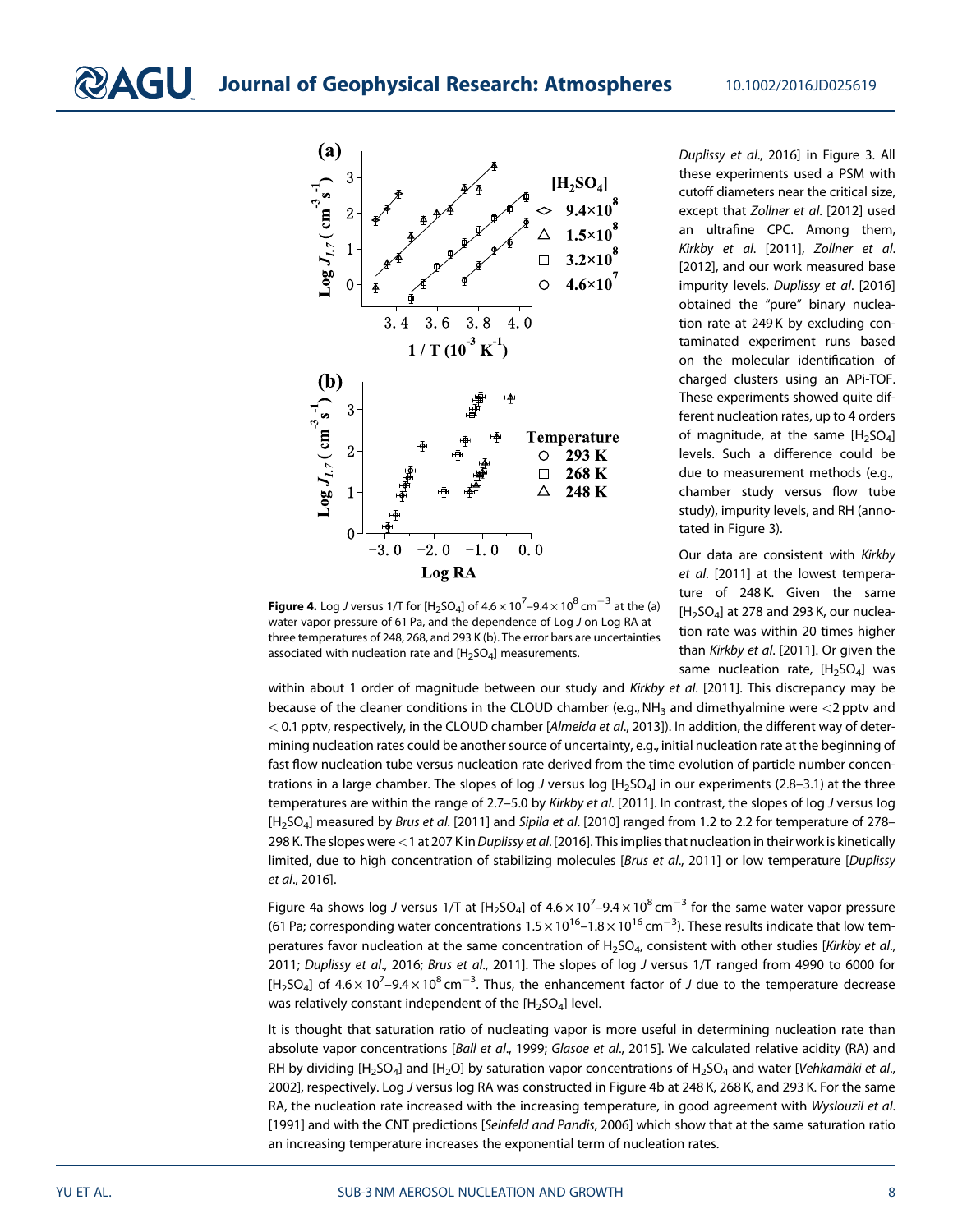Note that the RH used in Figure 4b was not held constant, because we kept water vapor pressure constant (54 Pa) at different temperatures. To understand the effect of RA and RH on the nucleation rate, we conducted systematic measurements of nucleation rates under different RH (2.6%–79%), RA (6 $\times$ 10 $^{-4}$ –0.38), and T (248–298 K) conditions. Only one parameter (amongst  $[H_2SO_4]_0$ ,  $[H_2O]$ , and T) was varied in each set of the experiments, while the others were fixed. In total, 134 sets of experiments were conducted. From multiple linear regression analysis on Ln  $J_0$ , Ln RA, Ln RH, and 1/T, we obtained the same form of the nucleation theorem. The multiple linear regression analysis led to the following expression ( $R^2 = 0.894$  for  $n = 134$ ):

$$
J = 10^{41.8} [RA]^3 [RH] e^{\frac{-2.4 \times 10^4}{l}}
$$
 (15)

The nucleation theorem power n for RA and RH is 3 and 1, respectively. It should be noted that the composition of the critical cluster, i.e., the number of molecules, cannot be derived directly from these theorem powers [Ehrhart and Curtius, 2013; Kupiainen-Määttä et al., 2014]. The positive correlation between the nucleation rate and the temperature is consistent with the observation that the nucleation rate increases with the increasing temperature for a certain RA (Figure 4b). The prefactor in the expression  $(10^{41.8})$  in equation (15) is very likely dependent on the level of ternary nucleating species like NH<sub>3</sub>, amines, or organic species. It is the first time, to the best of our knowledge, an experimental expression of nucleation rates was derived by simultaneously considering RA, RH, and temperature. The enhancement factor of the nucleation rate due to temperature changes can be directly calculated from equation (15). Equation (15) and Figure 4a imply that the enhancement factor due to the decreasing temperature is independent of  $[H_2SO_4]$  (or RA) and RH. For a certain RH and [H<sub>2</sub>SO<sub>4</sub>], a decrease of 10 K results in a nucleation rate enhancement factor of 3–8, depending on the temperature. A decrease of 20 K from 298 to 278 K resulted in a nucleation rate enhancement factor of  $\sim$ 10. This factor is quite close to those measured by Brus et al. [2011] at the same temperatures. In contrast, the enhancement between 207 K and 223 K measured by Duplissy et al. [2016] is weak. These observations support the predictions of quantum chemistry-normalized CNT [Merikanto et al., 2016], which show that under low temperatures (207–223 K) a barrierless kinetic nucleation can take place (hence, weak J dependence on temperature), whereas under high temperatures (>248 K) there is a Gibbs free energy barrier in nucleation (strong J dependence on temperature).

In this work we did not test the dependence of J on base compounds. Even though there were impurities of ternary nucleating vapors in the nucleation tube (i.e.,  $NH<sub>3</sub> < 23$  pptv, methylamine < 1.5 pptv and dimethylamine  $<$  0.52 pptv), equation (15) indicates that 1.4  $\times$  10<sup>7</sup>–2  $\times$  10<sup>8</sup> cm<sup>-3</sup> H<sub>2</sub>SO<sub>4</sub> was still required to produce atmosphere-relevant nucleation rates (>1 cm<sup>-3</sup> s<sup>-1</sup>) in the temperature range covering the planetary boundary layer (i.e., 248–298 K). Therefore, our experiments imply that binary nucleation is negligible in boundary layer conditions.

#### 4. Conclusions

We have measured nucleation and growth rates of sub-3 nm particles produced from  $H_2SO_4$  in a laminar nucleation tube. Experiments were conducted in the temperature range from 248 to 313 K, RH from 0.8% to 79%, and RA from  $6 \times 10^{-5}$  to 0.38. The observed slope of log J versus log [H<sub>2</sub>SO<sub>4</sub>] did not vary much (2.8–3.5) for the temperature range from 248 to 298 K, while the slope of log J versus log  $[H<sub>2</sub>O]$  was close to 1. For the same RA and RH, higher temperatures are favorable for nucleation, as predicted from classical homogeneous nucleation theories. An algorithm of nucleation rate as the function of RA, RH, and temperature was derived on the basis of our experimental results (equation (15)).

The cluster size distribution measurements show that the nucleation critical cluster is around  $1.7 \pm 0.1$  nm. Growth rates of sub-3 nm particles exhibit a linear correlation with  $[H_2SO_4]$  for the  $[H_2SO_4]$  range from  $8 \times 10^7$ to 5 $\times\rm{10}^{8}$  cm $^{-3}$ , and the growth rate factor (GR/[H<sub>2</sub>SO<sub>4</sub>]) is dependent on temperature (equation (12), Figure 2a) and RH (Figure 2b). Collision-limited condensation of unhydrated H<sub>2</sub>SO<sub>4</sub> molecules fails to predict such dependencies. Our results strongly suggest that the effects of evaporation,  $H_2SO_4$  hydration, and other ternary molecules (like NH $_3$  and amines) must be considered in sub-3 nm particle growth.

Laboratory data with low and, more importantly, known impurity level are critical to obtain realistic parameterizations of particle formation rates for modeling purposes. In this study we overcame several problems associated with our previous flow reactor studies. HPLC and IC were used to measure the concentrations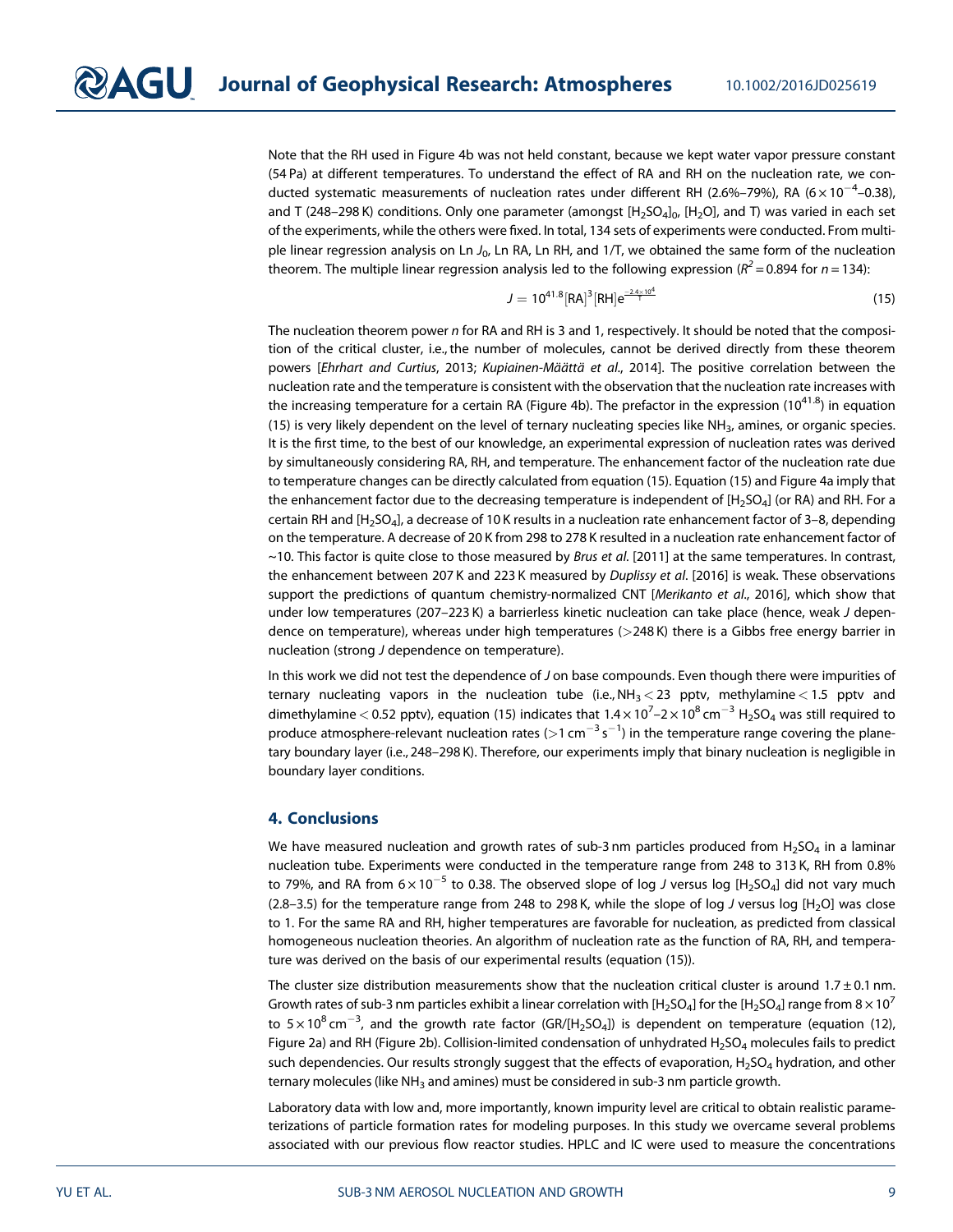of contaminant species (NH3, methylamine, and dimethylamine), and experiments were done only when those species were below detectable levels. We used an up-to-date instrument PSM to count particles in the 1–3 nm range. Mathematical treatment was used to derive accurate nucleation rates and corresponding  $H_2$ SO<sub>4</sub> concentrations. The vast discrepancy of nucleation rates reported for binary systems in the past is now narrowed down considerably. Given the same nucleation rate, our [H<sub>2</sub>SO<sub>4</sub>] agrees now with Kirkby et al. [2011] and Duplissy et al. [2016] within about 1 order of magnitude. Recently, the dependence of binary nucleation rate on [H<sub>2</sub>SO<sub>4</sub>] and temperature (but not RH) was parameterized by Dunne et al. [2016] and fitted to CERN CLOUD measurements. However, it is the first time that an experimental expression of nucleation rates was derived in our study by simultaneously considering RA, RH, and temperature. The observation of sub-3 nm growth rates also added to the novelty of our study, as they have been studied far less than nucleation rates. Our study adds to the growing number of studies on nucleation and growth rates for the binary system of  $H_2$ SO<sub>4</sub> and H<sub>2</sub>O and addresses the timely question of RH and T dependence of nucleation and growth rates.

#### Acknowledgments

This work was supported by National Science Foundation of China (grant 41405116 and 41675124); Natural Science Foundation of Jiangsu Province (grant BK20140989); the National Key Research and Development Program of China (2016YFC0203100); and the Jiangsu Specially Appointed Professor Grant. S.H.L. thanks NSF (AGS-1137821 and 1241498). We thank Robert McGraw of Brookhaven National Lab for his valuable suggestions in nucleation and growth rate determination. The authors comply with AGU's data policy and all data of this work could be obtained from H. Yu (hyu@nuist.edu.cn).

#### **References**

- Almeida, J., et al. (2013), Molecular understanding of sulphuric acid-amine particle nucleation in the atmosphere, Nature, 502(7471), 359–363, doi:10.1038/nature12663.
- Ball, S. M., D. R. Hanson, F. L. Eisele, and P. H. McMurry (1999), Laboratory studies of particle nucleation: Initial results for H<sub>2</sub>SO<sub>4</sub>, H<sub>2</sub>O, and NH<sub>3</sub> vapors, J. Geophys. Res., 104, 23,709–23,718, doi:10.1029/1999JD900411.
- Benson, D. R., L. H. Young, R. Kameel, and S.-H. Lee (2008), Laboratory-measured sulfuric acid and water homogeneous nucleation rates from the  $SO_2$  + OH reaction, Geophys. Res. Lett., 35, L11801, doi:10.1029/12008GL033387.
- Berndt, T., M. Sipilä, F. Stratmann, T. Petäjä, J. Vanhanen, J. Mikkilä, and M. Kulmala (2014), Enhancement of atmospheric H<sub>2</sub>SO<sub>4</sub>/H<sub>2</sub>O nucleation: Organic oxidation products versus amines, Atmos. Chem. Phys., 14(2), 751–764, doi:10.5194/acp-14-751-2014.

Bianchi, F., et al. (2014), Insight into acid-base nucleation experiments by comparison of the chemical composition of positive, negative and neutral clusters, Environ. Sci. Technol., 48, 13,675-13,684, doi:10.1021/es502380b.

Brus, D., K. Neitola, A. P. Hyvärinen, T. Petäjä, J. Vanhanen, M. Sipilä, P. Paasonen, M. Kulmala, and H. Lihavainen (2011), Homogenous nucleation of sulfuric acid and water at close to atmospherically relevant conditions, Atmos. Chem. Phys., 11, 5277–5287, doi:10.5194/ acp-11-5277-2011.

- Brus, D., L. Skrabalova, E. Herrmann, T. Olenius, T. Travnickova, and J. Merikanto (2016), Temperature-dependent diffusion coefficient of H2SO4 in air: Laboratory measurements using laminar flow technique, Atmos. Chem. Phys. Discuss., 2016, 1–26, doi:10.5194/ acp-2016-398.
- Dunne, E. M., et al. (2016), Global atmospheric particle formation from CERN CLOUD measurements, Science, 354(6316), 1119–1124, doi:10.1126/science.aaf2649.
- Duplissy, J., et al. (2016), Effect of ions on sulfuric acid-water binary particle formation: 2. Experimental data and comparison with QC-normalized classical nucleation theory, J. Geophys. Res. Atmos., 121, 1752–1775, doi:10.1002/2015JD023539.

Ehn, M., et al. (2014), A large source of low-volatility secondary organic aerosol, Nature, 506(7489), 476–479, doi:10.1038/nature13032. Ehrhart, S., and J. Curtius (2013), Influence of aerosol lifetime on the interpretation of nucleation experiments with respect to the first nucleation theorem, Atmos. Chem. Phys., 13(22), 11,465–11,471, doi:10.5194/acp-13-11465-2013.

Erupe, M. E., et al. (2010), Correlation of aerosol nucleation rate with sulfuric acid and Ammonia in Kent Ohio: An atmospheric observation, J. Geophs. Res., 115, D23216, doi:10.1029/2010JD013942.

Glasoe, W. A., K. Volz, B. Panta, N. Freshour, R. Bachman, D. R. Hanson, P. H. McMurry, and C. Jen (2015), Sulfuric acid nucleation: An experimental study of the effect of seven bases, J. Geophys. Res. Atmos., 120, 1933–1950, doi:10.1002/2014JD022730.

Hanson, D. R., and F. L. Eisele (2000), Diffusion of H<sub>2</sub>SO<sub>4</sub> in humidified nitrogen: Hydrated H<sub>2</sub>SO<sub>4</sub>, J. Phys. Chem., 104, 1715-1719, doi:10.1021/ jp993622j.

Jen, C. N., P. H. McMurry, and D. R. Hanson (2014), Stabilization of sulfuric acid dimers by ammonia, methylamine, dimethylamine, and trimethylamine, J. Geophys. Res. Atmos., 119, 7502–7514, doi:10.1002/2014JD021592.

Kanawade, V., D. R. Benson, and S. H. Lee (2012), Statistical analysis of 4 year measurements of aerosol sizes in a semi-rural U.S. continental environment, Atmos. Environ., 59, 30–38, doi:10.1016/j.atmosenv.2012.05.047.

Kirkby, J., et al. (2011), Role of sulphuric acid, ammonia and galactic cosmic rays in atmospheric aerosol nucleation, Nature, 476(7361), 429–433, doi:10.1038/nature10343.

Kontkanen, J., T. Olenius, K. Lehtipalo, H. Vehkamäki, M. Kulmala, and K. E. J. Lehtinen (2016), Growth of atmospheric clusters involving cluster-cluster collisions: Comparison of different growth rate methods, Atmos. Chem. Phys., 16(9), 5545–5560, doi:10.5194/ acp-16-5545-2016.

Kulmala, K., et al. (2013), Direct observations of atmospheric aerosol nucleation, Science, 339(6122), 943–946, doi:10.1126/science.1227385. Kulmala, M., L. Laakso, K. E. J. Lehtinen, I. Riipinen, M. Dal Maso, A. Lauria, V. M. Kerminen, W. Birmili, and P. H. McMurry (2004), Formation and growth rates of ultrafine atmosphere particles: A review of observations, J. Aerosol Sci., 35, 143–176.

Kulmala, M., et al. (2012), Measurement of the nucleation of atmospheric aerosol particles, Nat. Protocols, 7(9), 1651–1667, doi:10.1038/ nprot.2012.091.

Kupiainen-Määttä, O., T. Olenius, H. Korhonen, J. Malila, M. Dal Maso, K. Lehtinen, and H. Vehkamäki (2014), Critical cluster size cannot in practice be determined by slope analysis in atmospherically relevant applications, J. Aerosol Sci., 77, 127–144, doi:10.1016/ j.jaerosci.2014.07.005.

Kurtén, T., M. Noppel, H. Vehkamäki, M. Salonen, and M. Kulmala (2007), Quantum chemical studies of hydrate formation of H<sub>2</sub>SO<sub>4</sub> and  $HSO_4$ <sup>-</sup>, Boreal Environ. Res., 12, 431–453.

- Larriba, C., C. J. Hogan, M. Attoui, R. Borrajo, J. F. Garcia, and J. F. de la Mora (2011), The mobility–volume relationship below 3.0 nm examined by tandem mobility–mass measurement, Aerosol Sci. Technol., 45, 453–467, doi:10.1080/02786826.2010.546820.
- Lehtipalo, K., et al. (2014), Methods for determining particle size distribution and growth rates between 1 and 3 nm using the particle size magnifier, Boreal Environ. Res., 19, 215–236.